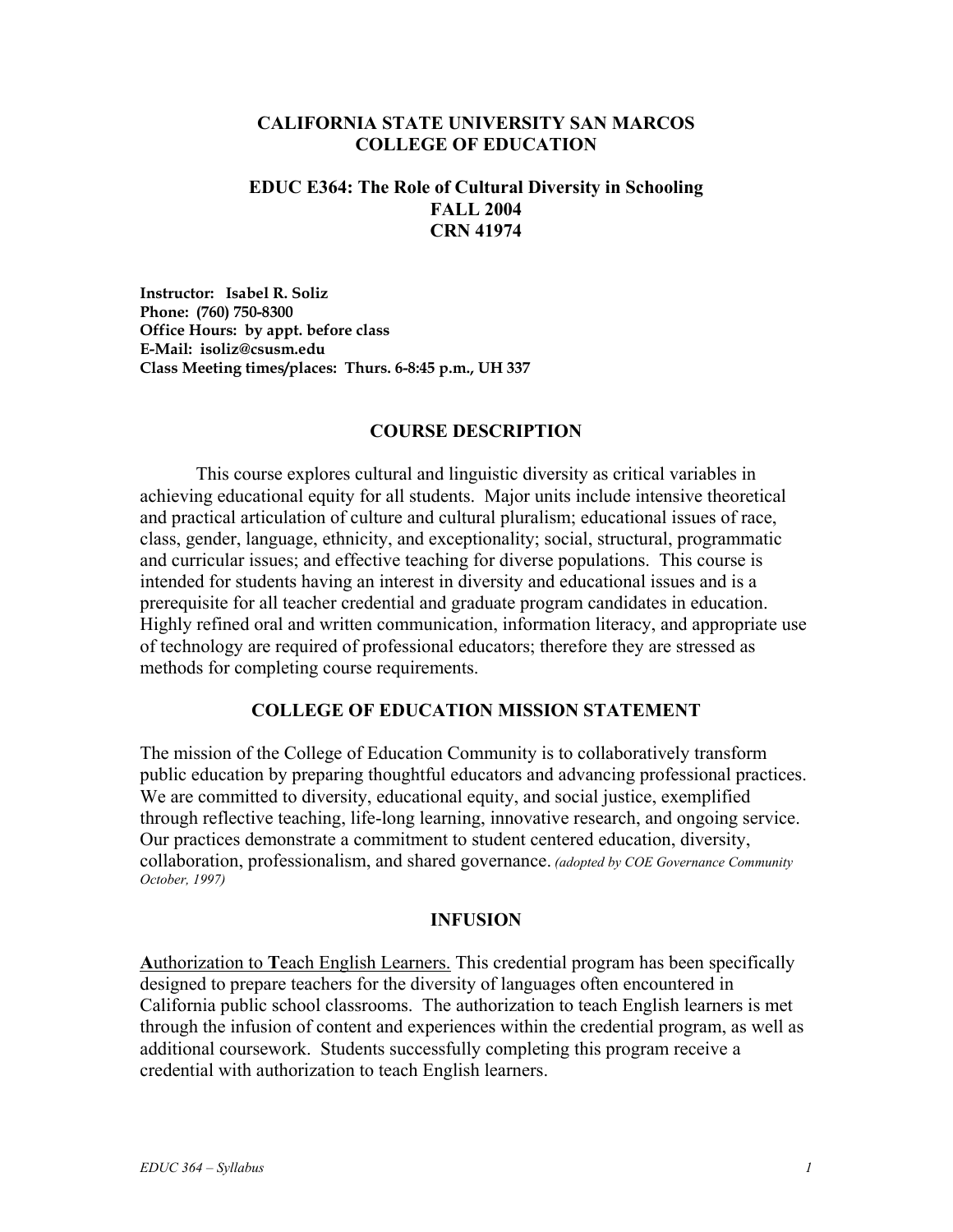(approved by CCTC in SB 2042 Program Standards, August 02))

## Students with Disabilities Requiring Reasonable Accommodations

Students are approved fo services r through the Disabled Student Services Office (DSS). This office is located in Craven Hall 5205, and can be contacted by phone at (760) 750- 4905, or TTY (760) 750-4909. Students authorized by DSS to receive reasonable accommodations should meet with their instructor during office hours or, in order to ensure confidentiality, in a more private setting.

## **Standards Alignment**

The course objectives, assignments, and assessments have been aligned with the CCTC standards for Multiple Subjects Credential. Please be sure to incorporate artifacts from this class into your final comprehensive portfolio. The following standards are addressed in this class:

Standard 3: Relationships between theory and practice

Standard 4: Pedagogical thought and reflective practice

Standard 5: Equity, Diversity, and access to the core curriculum

Standard 10: Preparation for learning to create a supportive, healthy environment for student learning

Standard 11: Preparation to use educational ideas and research

Standard 12: Profession perspectives toward student learning and the teaching profession

Standard 13: Preparation to teach English learners

### **Teacher Performance Expectation (TPE) Competencies:**

This course is designed to help teachers seeking the Multiple Subjects Credential to develop the skills, knowledge, and attitudes necessary to assist schools and districts in implementing an effective program for all students. The successful candidate will be able to merge theory and practice in order to realize a comprehensive and extensive educational program for all students. The following TPE's are addressed in this course:

Primary Emphasis:

TPE 8: Learning about students

TPE 11: Social environment

TPE 12: Professional, legal, and ethical obligations

Secondary Emphasis:

TPE 4: Making content accessible

TPE 7: Teaching English learners

TPE 13: Professional growth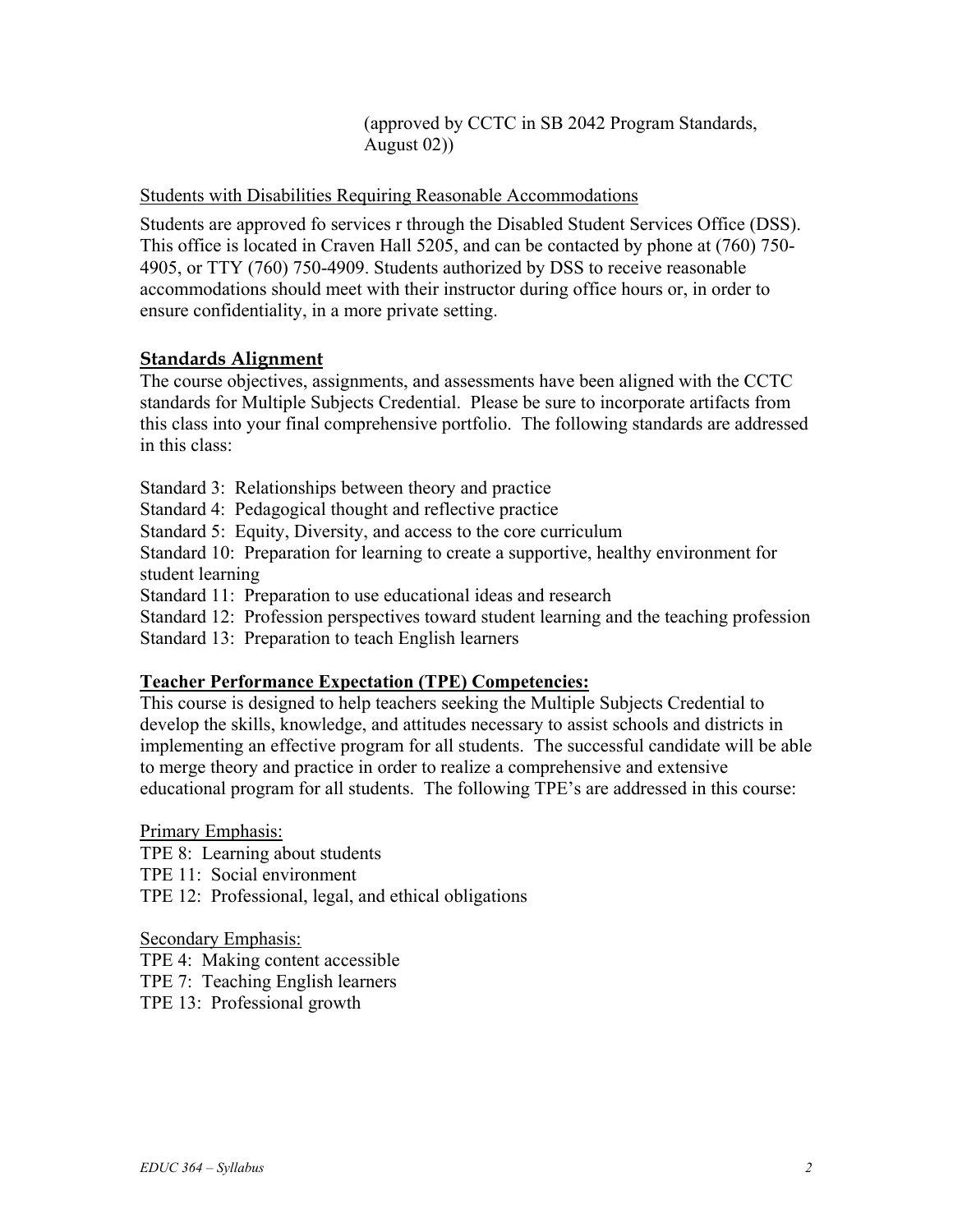### **OBJECTIVES**

Students completing EDUC 364 will be able to demonstrate:

- understanding of various concepts of culture and their applicability to learning, teaching, curricular development and educational reform;
- understanding of the historical and contemporary contexts for multicultural and bilingual education;
- knowledge of the relationships between bilingual and multicultural instruction;
- familiarity with second language acquisition theory and the role of the primary language in second language learning;
- familiarity with various instructional methods and materials appropriate for use in multicultural and multilingual educational settings;
- ability to report, interpret analyze and synthesize complex information, and;
- University-level competence in information literacy, use of technology and oral and written communication.

The Governance Community of the College of Education adopted the following policy on 12/19/97:

## **COLLEGE ATTENDANCE POLICY**

Due to the dynamic and interactive nature of courses in the College of Education, all students are expected to attend all classes and participate actively. At a minimum, students must attend more than 80% of class time, or s/he **may not receive a passing grade** for the course at the discretion of the instructor. Individual instructors may adopt more stringent attendance requirements. Should the student have extenuating circumstances, s/he should contact the instructor as soon as possible.

### **ATTENDANCE AND PARTICIPATION**

The course deals with complex material processed in a variety of ways. Structured interactions, group processes, oral presentations, guided discussion of readings, and self-disclosure exercises are the norm. **Students are expected to have read assigned materials by the date indicated in the syllabus, and should be prepared to discuss readings individually or in variously structured groups.** The degree of your engagement in these processes forms the basis for points assigned. Due to the fast paced and highly interactive nature of the course, regular attendance and full participation are expected: teaching and learning is difficult (if not impossible) if one is not present for and engaged in the process. Therefore, the above College Attendance Policy is amplified as follows: 1. Missing more than 1 class meeting will result in the reduction of one letter grade. 2. Arriving late or leaving early on more than two occasions will result in the reduction of one letter grade. 3. Illness and emergency circumstances will be considered/negotiated on a case-by-case basis. These measures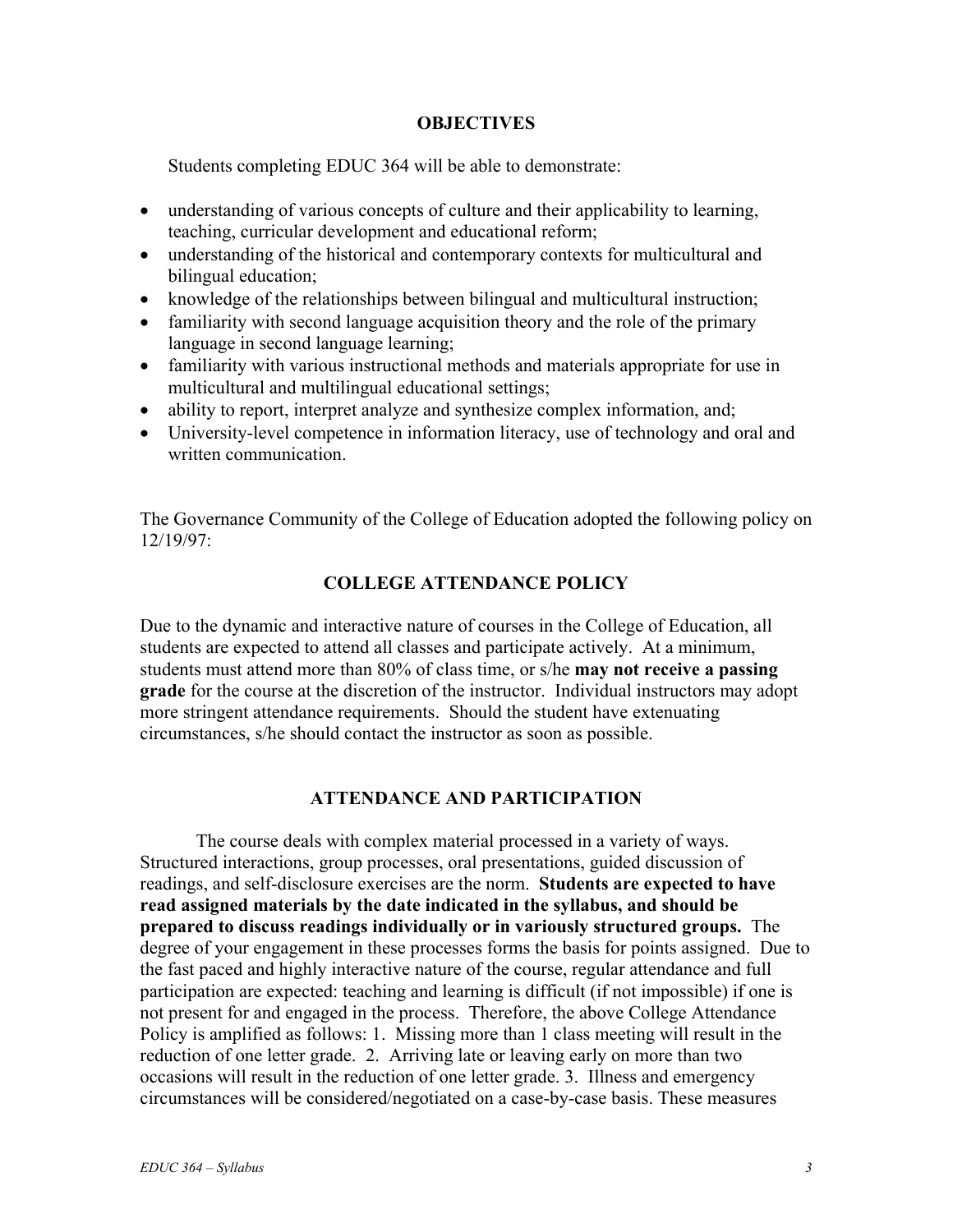should not be considered punitive, as students are expected to establish appropriate personal, academic and career-ladder priorities. Therefore these measures should be viewed as taking appropriate individual responsibility for one's own learning in a democratic, collaborative and reciprocal-learning environment.

#### **GRADING**

### *Grading Scale*

| $100 - 93$ |       | $75 - 79$    | $C+$         |
|------------|-------|--------------|--------------|
| $92 - 90$  | $A -$ | $72 - 74$    | $\mathbf C$  |
| $88 - 89$  | $B+$  | $70 - 71$    | C-           |
| $83 - 87$  | R     | $60 - 69$    | $\mathbf{D}$ |
| $80 - 82$  | В-    | $59 -$ below | F            |

Students taking EDUC 364 as a prerequisite for teacher credential and graduate programs are reminded that the College requires completion of this course with a C+ or higher.

 *Submission Schedule:* Work submitted late, but within one week of the due date will be reduced by one letter grade. Work received over one week late receives no credit.

*Grading Emphasis*: Each written assignment will be graded approximately 80% on content and context (detail, logic, synthesis of information, depth of analysis, etc.), and 20% on mechanics (grammar, syntax, spelling, format, uniformity of citation, etc.). All citations, where appropriate, will use APA format. Consult Library Services for the *Manual of Citation of the American Psychological Association,* or other guides to citation.

#### **GENERAL CONSIDERATIONS**

*Outcomes and Standards*: The context for, and scope of this course is aligned with standards for the Cross-cultural Language and Academic Development (CLAD) endorsement, as articulated by the California Commission on Teacher Credentialing (CTC), and as approved by the faculty of the College of Education in development of the program approval documents. Further consideration has been given to the alignment of standards for multicultural education as articulated by the National Council for Accreditation of Teacher Education (NCATE), the Interstate New Teacher Assessment and Support Consortium (INTASC), and the National Board for Professional Teaching Standards (NBPTS). Emphasis is placed on learning outcomes (what you know and can demonstrate) rather than on inputs (putting in "seat time", meeting minimum criteria for assignments, checking off tasks and activities), and how these outcomes correspond to your potential to enhance student learning as a new teacher.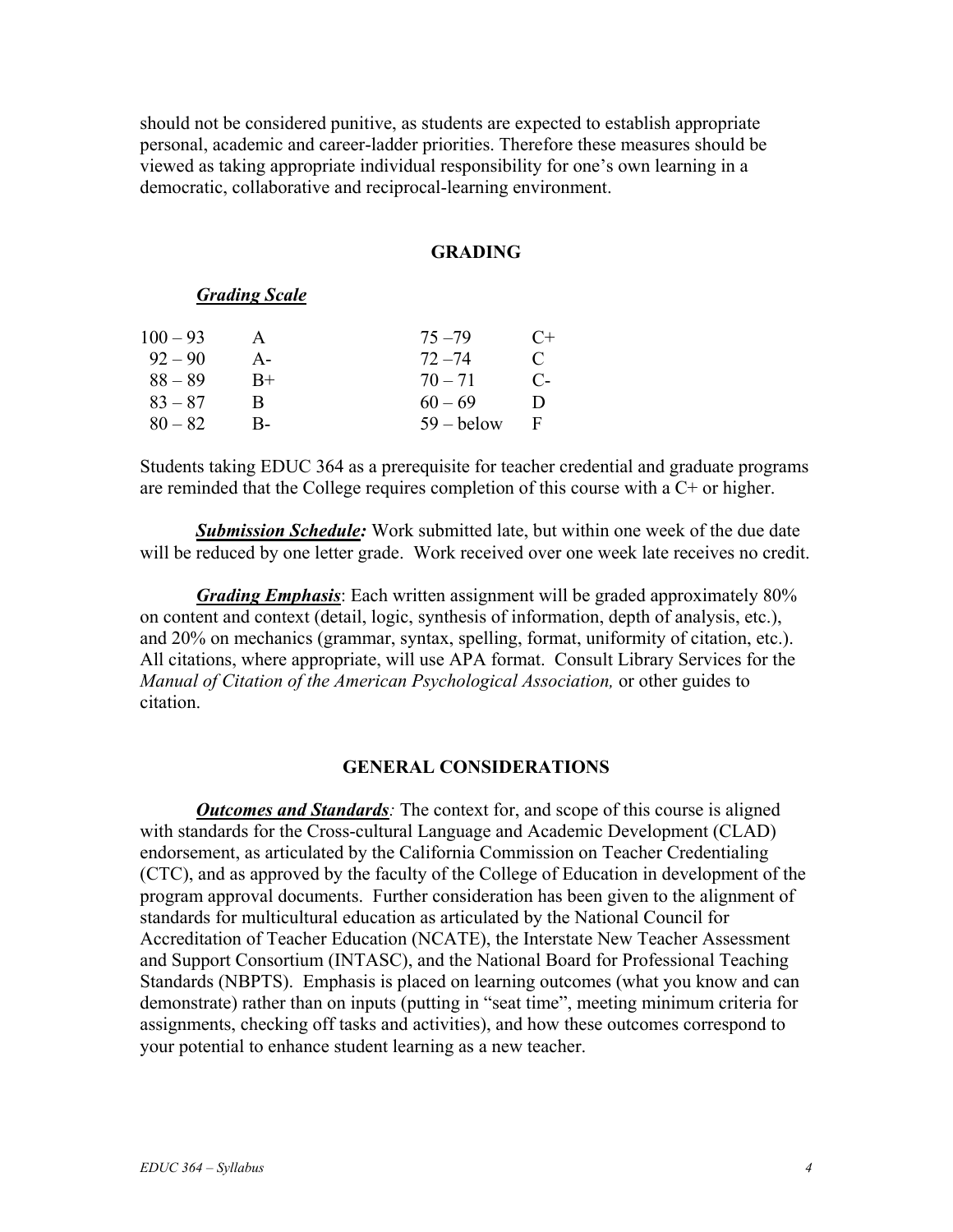*Academic Honesty:* It is expected that each student will do his or her own work, and contribute equitably to group projects and processes. If there is any question about academic honesty, consult the University Catalog.

*Appeals:* Every student has the right to appeal grades, or appeal for redress of grievances incurred in the context of any course. Disputes may be resolved informally with the professor, or through the formal appeal process. For the latter, consult Dr. P. Kelly, Associate Dean.

*Ability:* Every student has the right to equitable educational consideration and appropriate accommodation. Students having differing ability (mobility, sight, hearing, documented learning challenges, first language/English as a second language) are requested to contact the professor at the earliest opportunity. Every effort will be made to accommodate special need. Students are reminded of the availability of Disabled Student Services, the Writing Center, technology assistance in the computer labs, and other student support services available as part of reasonable accommodation for special needs students.

## **REQUIRED TEXTS**

Banks, J.A. & Banks, C.A. (Eds.). (2004). *Multicultural education, issues and perspectives*. Updated 4<sup>th</sup> ed. New York: John Wiley & Sons, Inc. Spring, J., *Deculturalization and the struggle for equality*. Third edition. New York: The McGraw Hill Companies, Inc. Handouts distributed in class.

**NOTE:** Assigned texts and readings **MUST** be brought to **ALL** class sessions.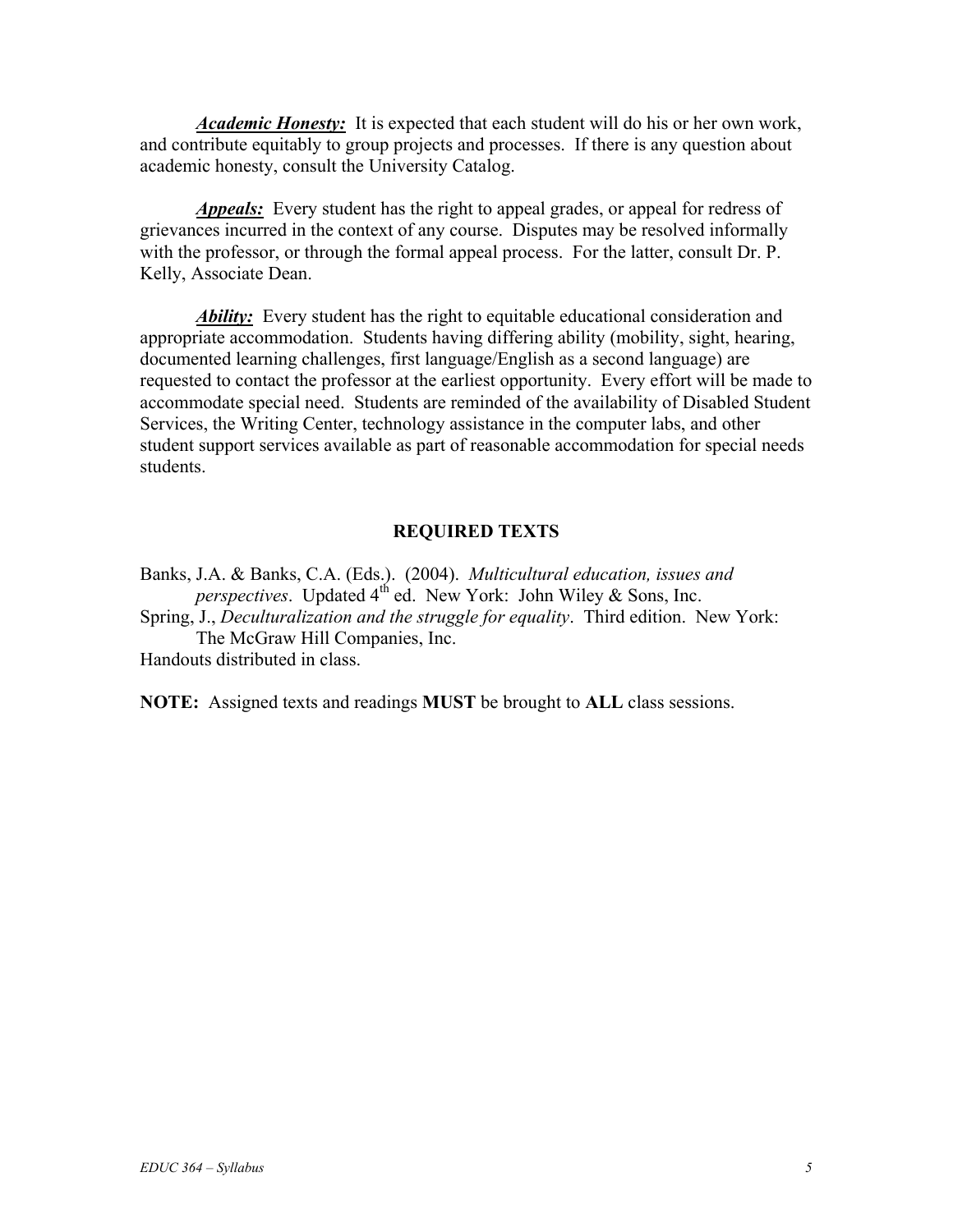### **COURSE REQUIREMENTS**

#### **Assignments:**

 All assignments are due on the dates indicated. Assignments must be typewritten/word processed, double-spaced and with standard margins. It is expected that all assignments will reflect university-level composition and exposition. Use of electronic spelling and grammar checking is encouraged.

| 1. Personal History                      | $15$ pts. |
|------------------------------------------|-----------|
| 2. Family Background Assignment          | 15 pts.   |
| 3. Research Paper and Panel Presentation | 25 pts.   |
| 4. Outcome Assessment                    | 25 pts.   |
| 5. Quickwrites (1 point each)            | 5 pts.    |
| <b>6. Attendance and Participation</b>   | $15$ pts. |

**1. Personal History.** Examining your own culture (15 points).

 Write a narrative essay about your own life, describing the experiences that have shaped your views of race, culture, and issues of diversity. Reflect on your own experiences in terms of your cultural reference, your family background, your interactions with others unlike yourself, and other factors determined by your own circumstances and your upbringing. In this assignment, you will explore within yourself, and commit to written form, (1) your identity as a learner, (2) how this affects your potential as a teacher, (3) and your identity as a member of a particular cultural/racial/ethnic group. Include SPECIFIC examples of events and situations that you feel shaped your views on these issues. Be sure to situate your examples in the context of assumptions about schooling and education. To the extent possible, relate your experiences to the theory and praxis in readings, class discussions and activities. Be prepared to discuss your assignment within a larger class dialogue on September 30. (TPE 8, 11, 13)

**2. Family Background Assignment**: (15 points) By researching and studying one's own background it is possible to gain an appreciation about ways in which we share many similarities and differences. In this assignment you are to construct a family 'tree' that includes as much information as you can gather about your family background including religious affiliation, ethnicity, culture, language(s), country of origin, education/occupation and any other information you think is of interest and value. The format you use to illustrate the information is up to you. It can be as formal as genealogical tree or informal as a narrative. Of course the depth of this report is somewhat limited by time constraints, personal resources and any information you may have collected prior to this assignment. Please indicate these limitations on your report. This assignment is due on September 30.

(TPE 8, 11, 13)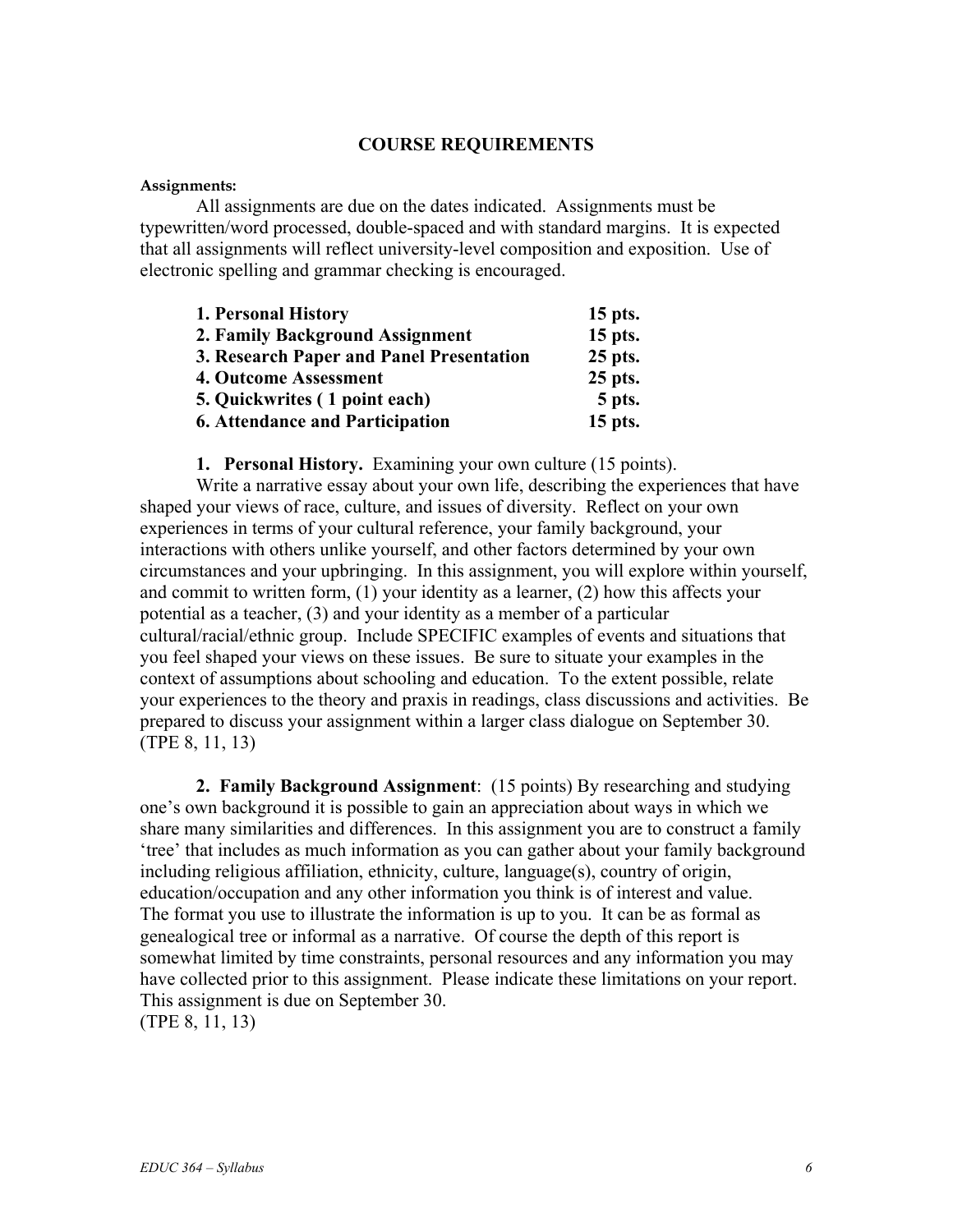**3. Research Paper and Panel Presentation.** (15 points written/15 points oral) Examining multicultural/multilingual families and their relationships to public schools selected by each group. The instructor must approve the topic.

 In heterogeneous groups of 3-4 students, you will develop, as a group, a multicultural research paper on an issue related to families and schooling, which you will formally present to the class. Your research should include at least 3 sources from the ERIC database, at least 3 sources from the Internet, at least 3 print media sources, and at least one of the texts used in class. References must be exclusive of one another. The group's paper will include:

- 1. a cover page listing the title, a 2-3 paragraph/200 word abstract, full names of all group members
- 2. a narrative that describes the issue, including its historical context,
- 3. a description of why the issues is significant in the field of education,
- 4. your position on the issue and why you have taken that position,
- 5. a defense (rationale) for taking the position with appropriate references,
- 6. a conclusion regarding the issue, with recommendations for action,
- 7. an annotated bibliography of all references consulted, and
- 8. attachments such as your visual aids for the presentation, graphic organizers, or any supplementary material developed to enhance student learning.

 The length of the paper is determined by the degree to which you articulate the requirements outlined above. Depth of analysis is more important than providing in-depth description. In other words, your paper should answer WHY and HOW, more importantly than WHO, WHAT, WHEN, or WHERE. The paper should be stapled together, and not placed in any kind of binder. Please put your effort into articulating the issue, not developing some time consuming cover on the computer. **All papers are due on the day of your scheduled presentation.**

**Your panel presentation will be 20 minutes in length**. You will present a synopsis of your issue, accompanied by appropriate visual, aural and or tactile aids. The mode of presentation may include skits, simulations, debate, Socratic dialogue, or some other form of multi-modal presentation. You are cautioned NOT to read from the text of your paper. In addition to the 20minute presentation, you will plan to respond to questions for no more than 10 minutes. Therefore, your group should be prepared to be "on" for 1/2 hour. It is a group responsibility to practice and time the presentation and Q & A session: presentations which are more than 3 minutes long or short of these parameters will have the grade reduced appropriately (refer to the grading rubric to be distributed separately). At the time of your presentation, you will provide each classmate and the professor with a stapled handout, which includes Items 1, 7 and 8, above. (TPE 7, 8, 11, 12)

**4. Outcome Assessment.** This will be your opportunity to examine your own learning (20 points)

You will select the most important learning or **closely related** sets of learning you have acquired during the course. You will write in detail:

- (1) what you learned,
- (2) how you knew you were learning something of significance (assessing your own learning),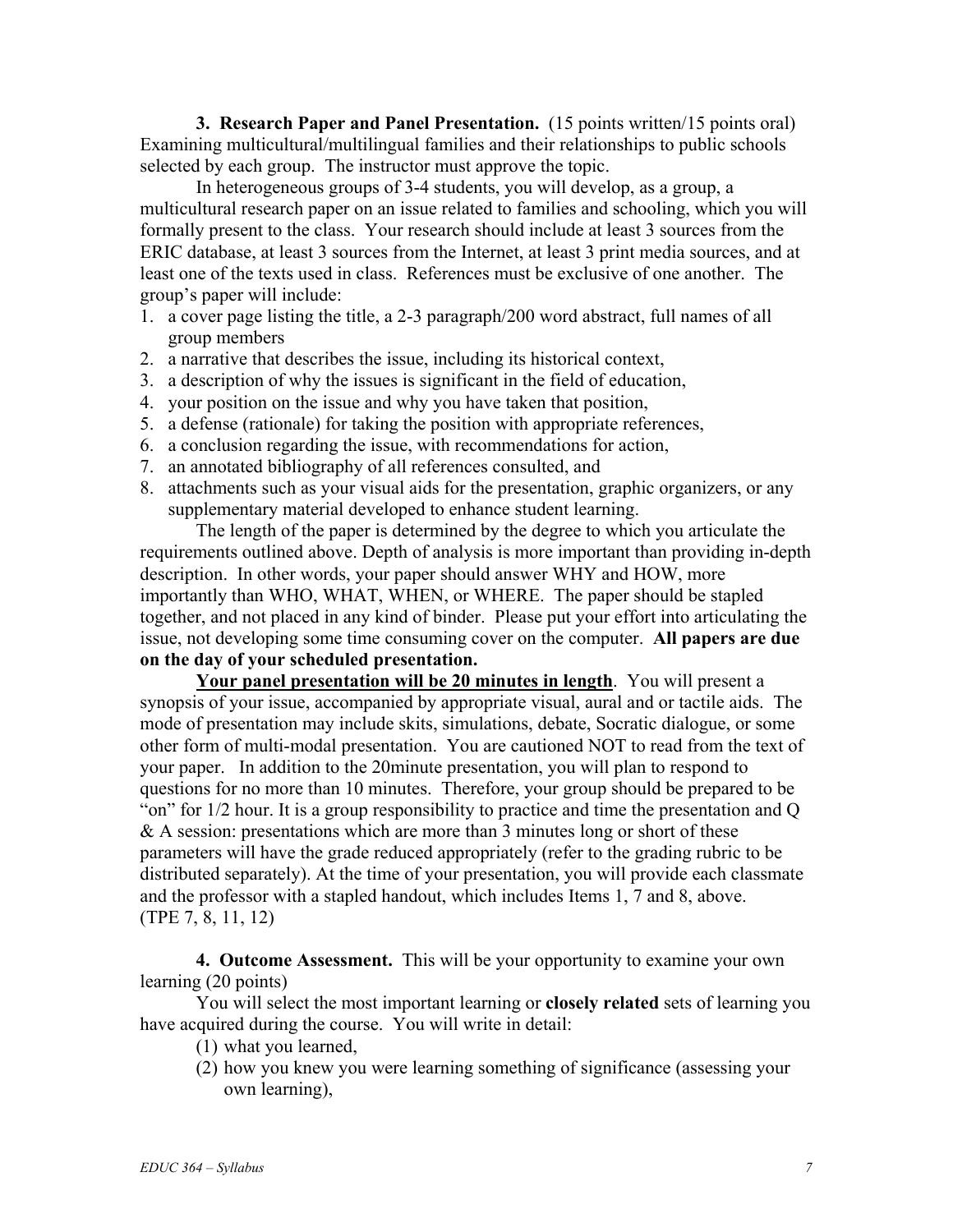- (3) how this will shape your attitudes and demonstrated behaviors as a teacher or in future intercultural interaction, and
- (4) how you will demonstrate overall "cultural competence" (as this definition is developed in class)

Emphasis is placed on your ability to synthesize data around the topic you select, your depth of reflective analysis, your ability to articulate the cognitive, behavioral and affective domains of your learning, and the relationship of this topic to your future growth and professional practice. (3-5 pages) **Outcome assessments are due on the last day of class**. (TPE 4)

> **5. Attendance and Participation.** (15 points) Quick-Writes and other in-class activities are counted as part of the participation points.

#### **TENTATIVE COURSE OUTLINE**

The instructor reserves the rights to add, delete, and modify the reading assignments listed below.

| <b>DATE</b> | TOPICS AND ASSIGNMENTS                                                              |  |  |
|-------------|-------------------------------------------------------------------------------------|--|--|
| 09/02/04    | Introduction - Course Overview, Community Building                                  |  |  |
| 09/09/04    | Online Assignment – Bring 2 resources on 3 topics of interest                       |  |  |
| 09/16/04    | Culture: Definitions and Meanings - Banks & Banks: Chs. 1 & 2                       |  |  |
| 09/23/04    | Culture: Race Ethnicity: Spring Ch. 1 & 3                                           |  |  |
| 09/30/04    | <b>Personal History/Family Trees Due - Community Sharing</b>                        |  |  |
| 10/07/04    | Culture: Cultural Contact: Star Trek: Darmok                                        |  |  |
| 10/14/04    | Cultural Contact - Bafa Bafa                                                        |  |  |
| 10/21/04    | <i>Prejudice, discrimination, and racism – Banks &amp; Banks: Ch. 3, 9 &amp; 11</i> |  |  |
| 10/28/04    | Schooling Experiences of Students of Color–Spring, Chs. 2, 4 & 5                    |  |  |
| 11/04/04    | Aspects of Diversity: <i>Language</i> – Banks & Banks: Ch. 12,                      |  |  |
|             | - Spring, Ch. 6                                                                     |  |  |
| 11/11/04    | Aspects of Diversity: Social Class & Religion: Banks & Banks Ch. 4 & 5              |  |  |
| 11/18/03    | Aspects of Diversity: Gender – Banks & Banks: Chs., 6, 7 & 8                        |  |  |
| 11/25/04    | Thanksgiving Holiday                                                                |  |  |
| 12/02/04    | Creating Reform: Students and Families- Banks & Banks:                              |  |  |
|             | Chs.10, 16 $& 17$                                                                   |  |  |
| 12/09/04    | <b>Research Presentation - Papers Due</b>                                           |  |  |
|             | <b>Outcome Assessment Due</b>                                                       |  |  |
|             | <b>Evaluations</b>                                                                  |  |  |